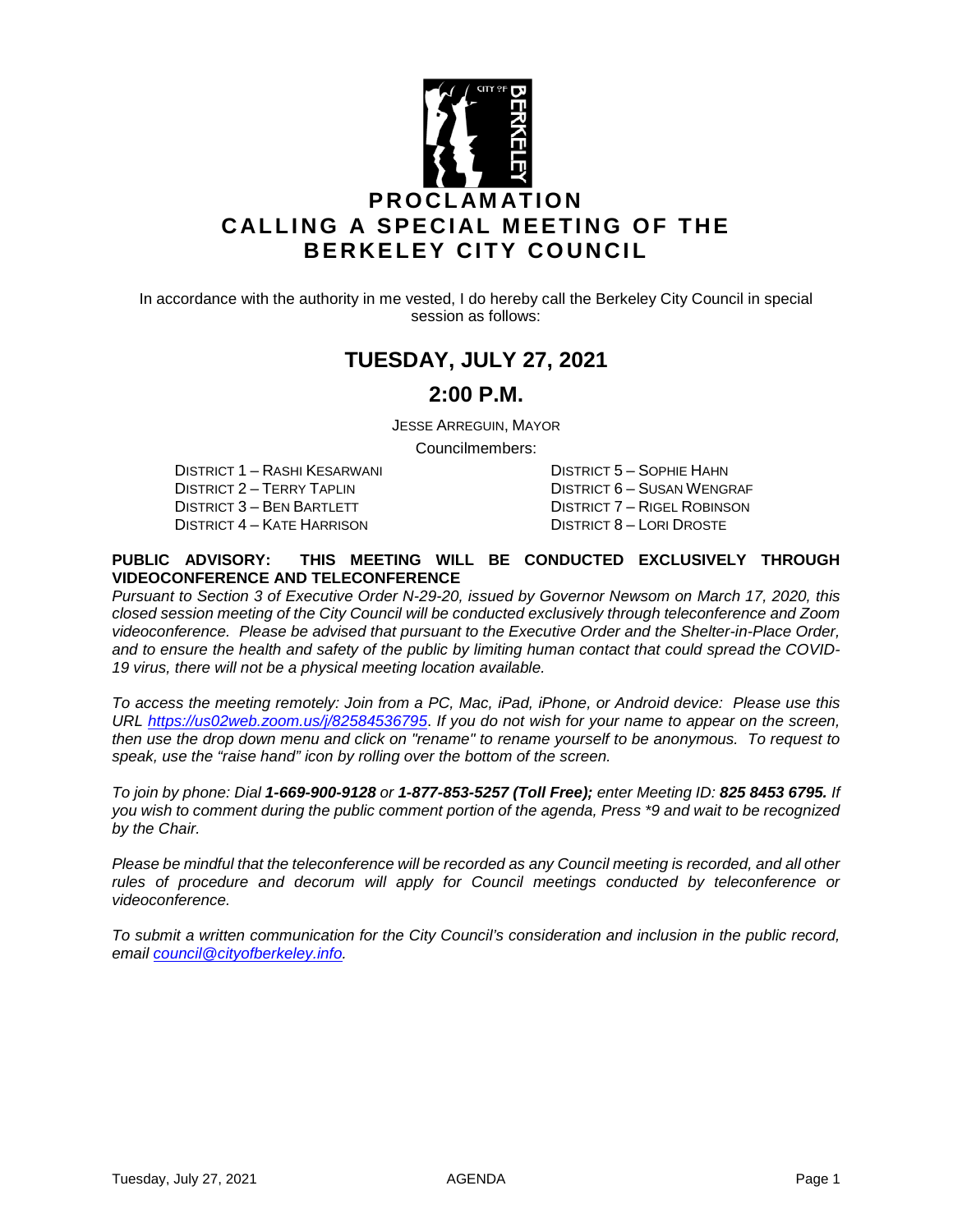## **Preliminary Matters**

**Roll Call**

### **Public Comment - Limited to items on this agenda only**

## **CLOSED SESSION:**

The City Council will convene in closed session to meet concerning the following:

#### **1. CONFERENCE WITH LABOR NEGOTIATORS; GOVERNMENT CODE SECTION 54957.6**

Negotiators: Dee Williams-Ridley, City Manager, Paul Buddenhagen, Deputy City Manager, David White, Deputy City Manager, LaTanya Bellow, Human Resources Director, Dania Torres-Wong, Chief Labor Negotiator, Burke Dunphy, Labor Negotiator, Jon Holtzman, Labor Negotiator, Jen Louis, Interim Chief of Police, Abe Roman, Interim Fire Chief.

Employee Organizations: International Brotherhood of Electrical Workers (IBEW), Local 1245, SEIU 1021 Community Services and Part-time Recreation Activity Leaders, Berkeley Fire Fighters Association Local 1227, Berkeley Police Association, Service Employees International Union, Local 1021 Maintenance and Clerical Chapters, Berkeley Fire Fighters Association, Local 1227 I.A.F.F./Berkeley Chief Fire Officers Association, Public Employees Union Local 1, Unrepresented Employees.

# **OPEN SESSION:**

Public Reports of actions taken pursuant to Government Code section 54957.1.

# **Adjournment**

I hereby request that the City Clerk of the City of Berkeley cause personal notice to be given to each member of the Berkeley City Council on the time and place of said meeting, forthwith.

> IN WITNESS WHEREOF, I have hereunto set my hand and caused the official seal of the City of Berkeley to be affixed on this 22nd day of July, 2021.

Jesue Aureguin

Public Notice – this Proclamation serves as the official agenda for this meeting**.**

ATTEST:

Mart Sprinning

Date: Thursday, July 22, 2021 Mark Numainville, City Clerk